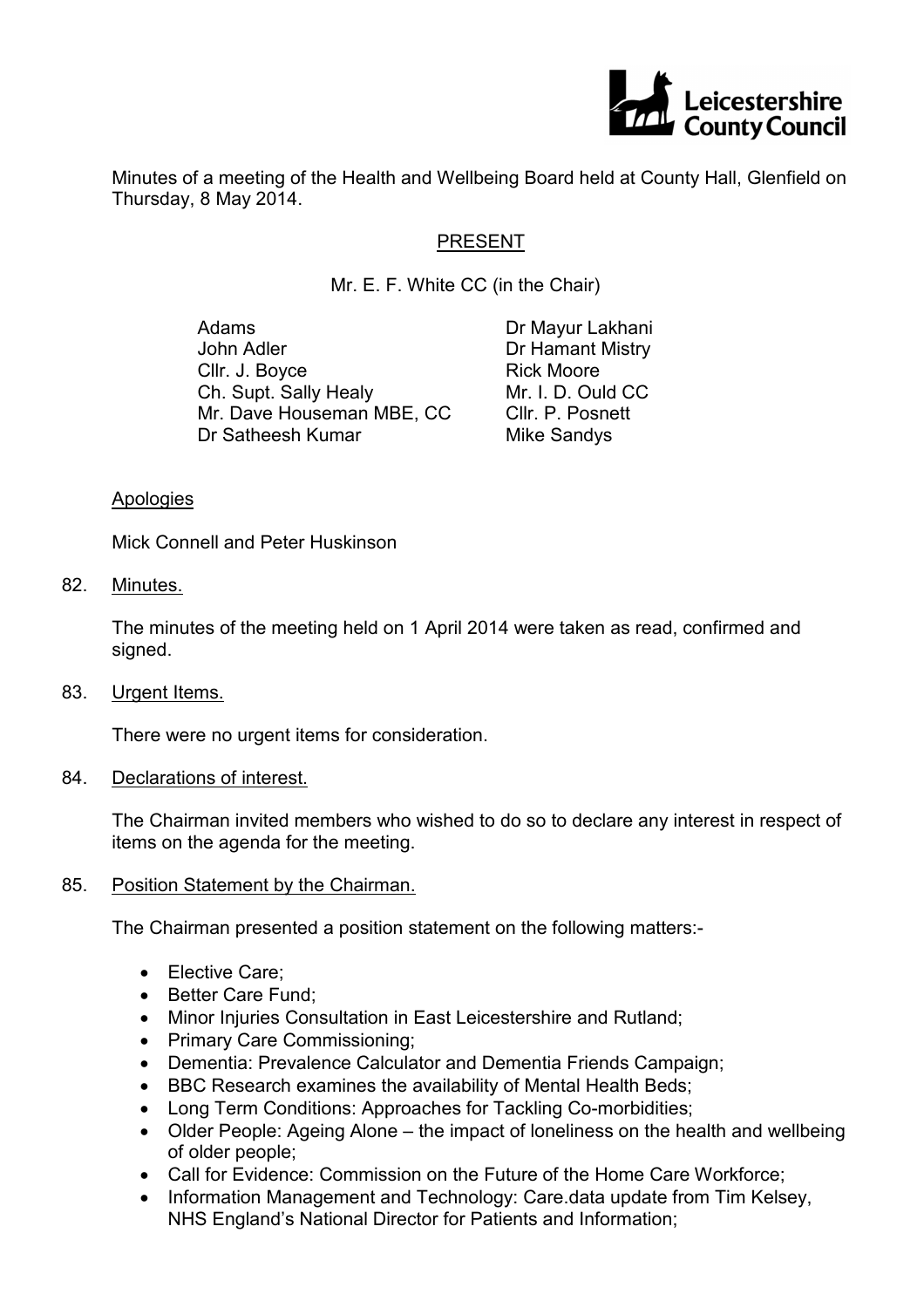- King's Fund Publication: A new settlement for health and social care interim report;
- Regional Events;
- Regional Innovation Fund.

A copy of the position statement is filed with these minutes.

86. Implementation of the Better Care Fund Plan.

The Board considered a report of the Director of Health and Care Integration which provided an update on the implementation of the Better Care Fund. A copy of the report marked 'Agenda Item 5' is filed with these minutes.

RESOLVED:

That the update on the implementation of the Better Care Fund Plan be noted.

### 87. Leicester, Leicestershire and Rutland Mental Health and Wellbeing Strategic Group.

The Board considered a report of the Director of Public Health which provided an update on the development of a mental health strategic group for Leicester, Leicestershire and Rutland as a subgroup of the Better Care Together (BCT) Programme. A copy of the report marked 'Agenda Item 6' is filed with these minutes.

It was noted that the priorities of the mental health strategic group would include acute crisis services, adult mental health promotion and young people.

RESOLVED:

That the progress on the establishment of the Mental Health and Wellbeing Strategic Group for Leicester, Leicestershire and Rutland be noted.

### 88. Update on the Development of the Leicester, Leicestershire and Rutland Five Year Strategy.

The Board received an oral update from the Interim Programme Director for Better Care Together on the development of the Leicester, Leicestershire and Rutland Five Year Health and Social Care Strategy. The development of the Strategy was being supported by Ernst and Young in line with the Government requirement that 'challenged' health economies were supported by external consultants.

The Five Year Strategy was being developed in partnership with all health and social care partners and a governance structure had been established. The process included the following stages:-

- Working with partners to understand the potential savings across the system;
- The development by  $20<sup>th</sup>$  May of the preferred options and their likely impact:
- Sharing the direction of travel with partners during June, July and August;
- Having a consultation draft agreed by September, in order for more formal consultation to start in October 2014.

It was noted that the Better Care Fund Plans that were being implemented across Leicester, Leicestershire and Rutland were being incorporated into the Five Year Strategy.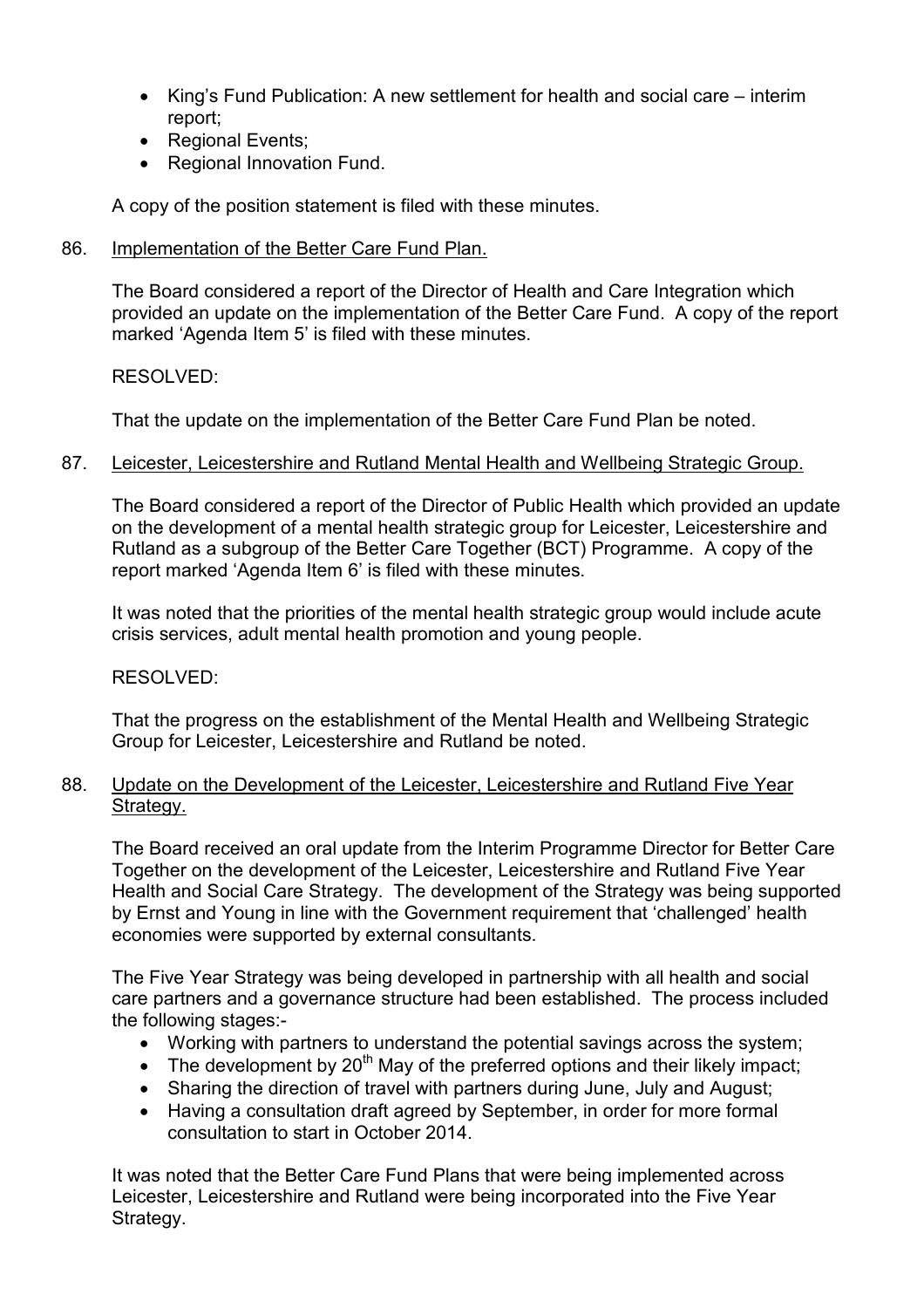Arising from discussion the following points were raised:-

- (i) A communication group for the Five Year Strategy was in place. It was working on shared protocols so that all partners had a shared understanding of progress and would give the same messages. The Group would also be responsible for planning the consultation and engagement process as well as producing a plan for internal communications and engagement.
- (ii) The financial challenge faced by the health and social care system was acknowledged. However, the process would be driven by the need to eradicate inequalities in care and demonstrate clinical effectiveness, balanced against the need for a sustainable model.
- (iii) It would be important for the Strategy to promote self-care. To that end, the Interim Programme Director had met with the voluntary sector and organisations supporting self-care to consider how they could be involved with the Strategy.
- (iv) It was hoped that the Five Year Strategy would reflect the culture change needed, including the empowerment of patients and the importance of shared decision making.
- (v) It was felt that the Five Year Strategy should reflect the needs of out of county patients as well as those who accessed secondary care services in within Leicester, Leicestershire and Rutland.

# RESOLVED:

That the update on the development of the Leicester, Leicestershire and Rutland Five Year Strategy be noted.

89. Transforming Care for People with Learning Disabilities (Winterbourne View).

The Board considered a report which sought agreement to the Leicestershire Joint Commissioning Plan in response to the requirements laid out by the Winterbourne View Transforming Care concordat and action plan. A copy of the report marked 'Agenda Item 8' is filed with these minutes.

It was noted that there was a primary care liaison nurse in each CCG area to support practices with patients who had learning disabilities. It was suggested that, in the light of the increased focus on health and social care integration and locality working, the number of liaison nurses should be increased. In addition, consideration was needed of ways of improving the connections between primary and secondary care and the system for identifying patients with learning disabilities on admission to secondary care.

# RESOLVED:

That the Leicestershire Joint Commissioning Plan in response to the requirements laid out by the Winterbourne View Transforming Care Concordat and action plan be agreed.

### 90. Change to the Order of Business.

The Chairman sought and obtained the consent of the Board to vary the order of business from that shown on the agenda.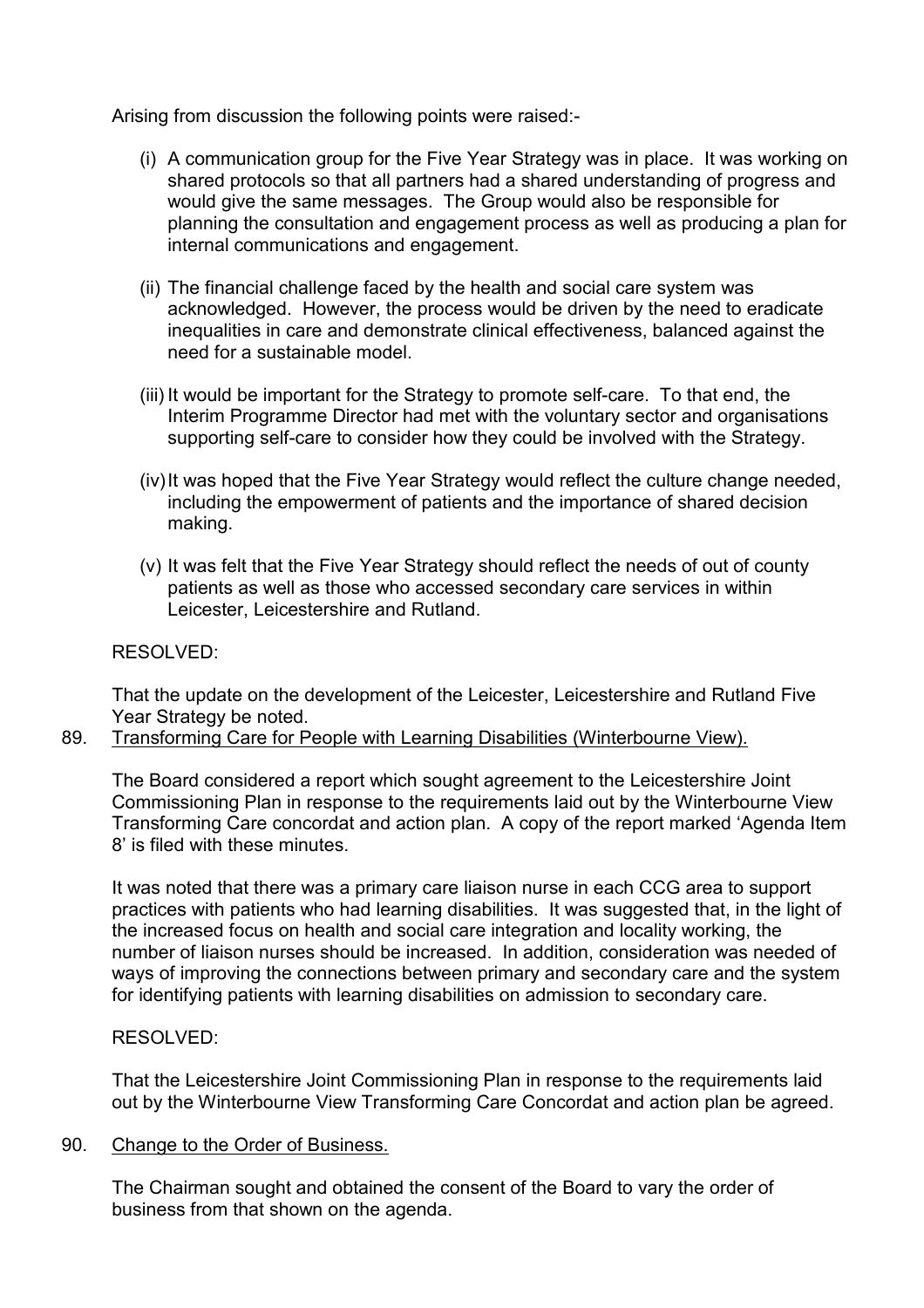## 91. Urgent Care Update

The Board considered a report of the University Hospitals of Leicester NHS Trust which presented the action plan to improve urgent care developed by the Urgent Care Working Group. A copy of the report marked 'Agenda Item 12' is filed with these minutes.

It was noted that an additional assessment of the action plan had been carried out to prioritise actions in terms of their impact and achievability. This would ensure focus on the following key areas:-

- Reducing admissions to hospital;
- Increasing acute bed capacity:
- Expediting discharge; and
- Improving the reliability of the system.

There was no specific timescale for the completion of the action plan. However, NHS England would be assessing CCG performance in this area at the end of June.

#### RESOLVED:

That the action plan to improve urgent care developed by the Urgent Care Working Group be noted.

#### 92. 2014/15 Business Plan.

The Board considered a report of the Leicestershire and Rutland Local Safeguarding Children Board and Safeguarding Adults Board which presented its 2014/15 Business Plan. A copy of the report marked 'Agenda Item 9' is filed with these minutes.

As part of the protocol between the Health and Wellbeing Board and Local Safeguarding Boards, the Board welcomed the opportunity to receive this report.

It was noted that the Joint Strategic Needs Assessment and other needs analyses had been used to inform the development of the business plan. The risk register would be incorporated into the Business Plan following the next meeting of the Safeguarding Board.

The Safeguarding Board was seeking support from the Health and Wellbeing Board in the following areas:-

- Ensuring that constituent organisations were aware of safeguarding requirements;
- Ensuring that safeguarding was a cross cutting strand in strategic planning;
- Extending the capacity of partner organisations to engage with service users and undertake appropriate, two way consultation with children, young people and adults;
- Monitoring the key risk areas of mental health, female genital mutilation and promoting the 'think family' concept.

It was suggested that consideration was given to how to strengthen the engagement of primary care with the safeguarding agenda, particularly for children and young people. This could take the form of a baseline assessment for GP safeguarding effectiveness.

The Independent Chair of the Safeguarding Board was pleased to note the focus that the Board gave to safeguarding matters, as illustrated by the agenda for the Board's meeting.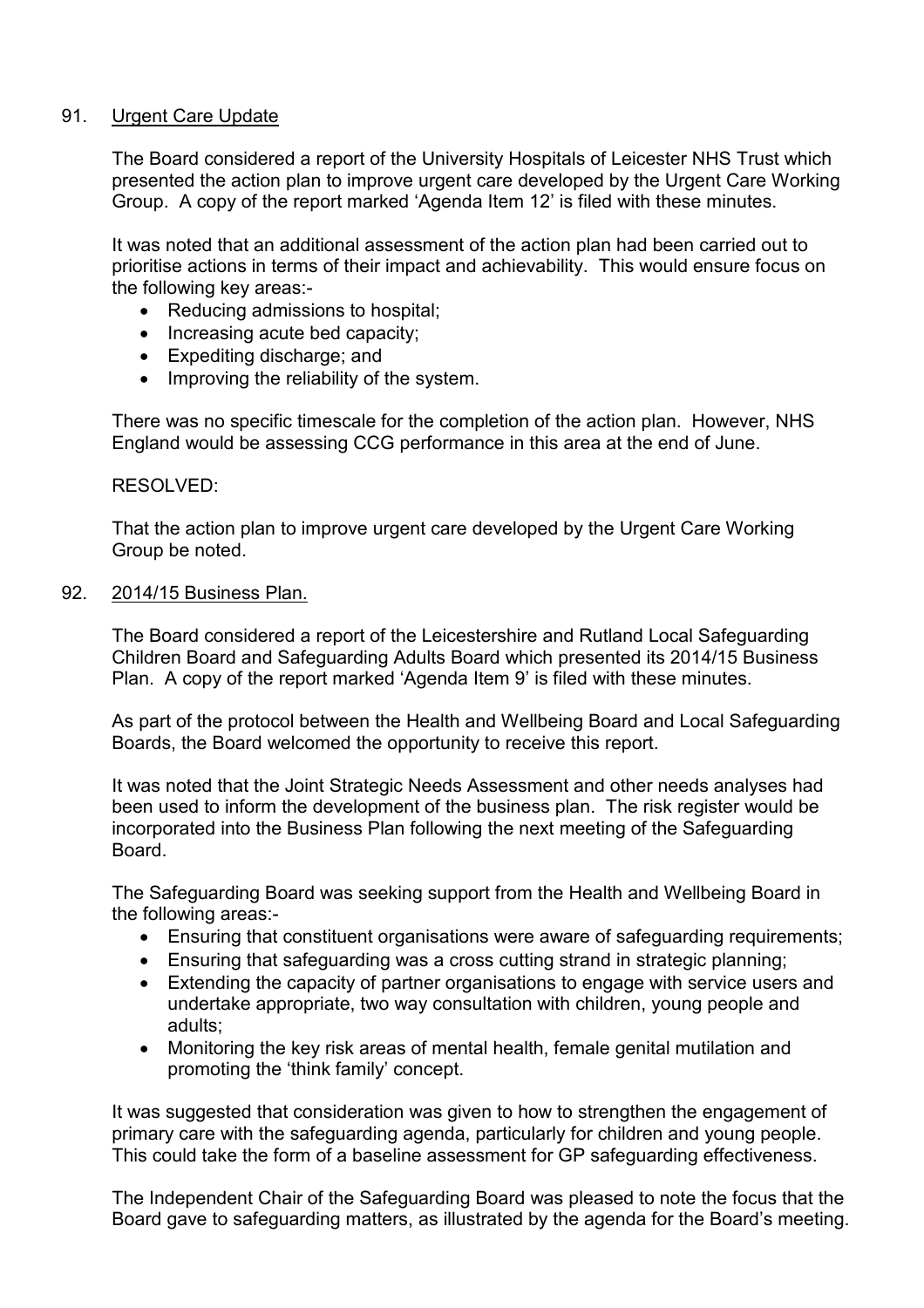## RESOLVED:

That the LSCB/SAB Business Plan for 2014/15 be noted.

### 93. Healthwatch Leicestershire Strategy.

The Board considered a presentation from Healthwatch Leicestershire which provided an update on the development of the vision, mission and objectives and priority workstreams for 2014/15. A copy of the slides forming the presentation is filed with these minutes.

### RESOLVED:

That the vision, mission and objectives and 2014/15 priorities for Healthwatch Leicestershire be noted.

#### 94. Performance Assurance Framework Development Update.

The Board considered a report of the Chief Executive which provided an update on the development of the new reporting framework for performance assurance for the Health and Wellbeing Boards and supporting boards. A copy of the report marked 'Agenda Item 11' is filed with these minutes

### RESOLVED:

That the progress made to date in developing the performance framework alongside reporting arrangements to support the Board's role be noted.

#### 95. 2013/14 Quality Account.

The Board considered a report of Leicestershire Partnership NHS Trust which presented the draft 2013/14 Quality Account and invited commentary on its content. A copy of the report marked 'Agenda Item 13' is filed with these minutes.

The Board indicated that it supported the priorities identified in the Quality Account. It also believed that the Quality Account presented a balanced view of the Trust's performance.

## RESOLVED:

That officers be requested to produce a formal commentary on the Quality Account, based on this Board's discussions, and forward it to Leicestershire Partnership NHS Trust.

#### 96. Health and Wellbeing Board Annual Report.

The Board considered a report of the County Council which set out the Board's Annual Report. A copy of the report marked 'Agenda Item 14' is filed with these minutes.

The Board was pleased to note progress with delivering the Joint Health and Wellbeing Strategy.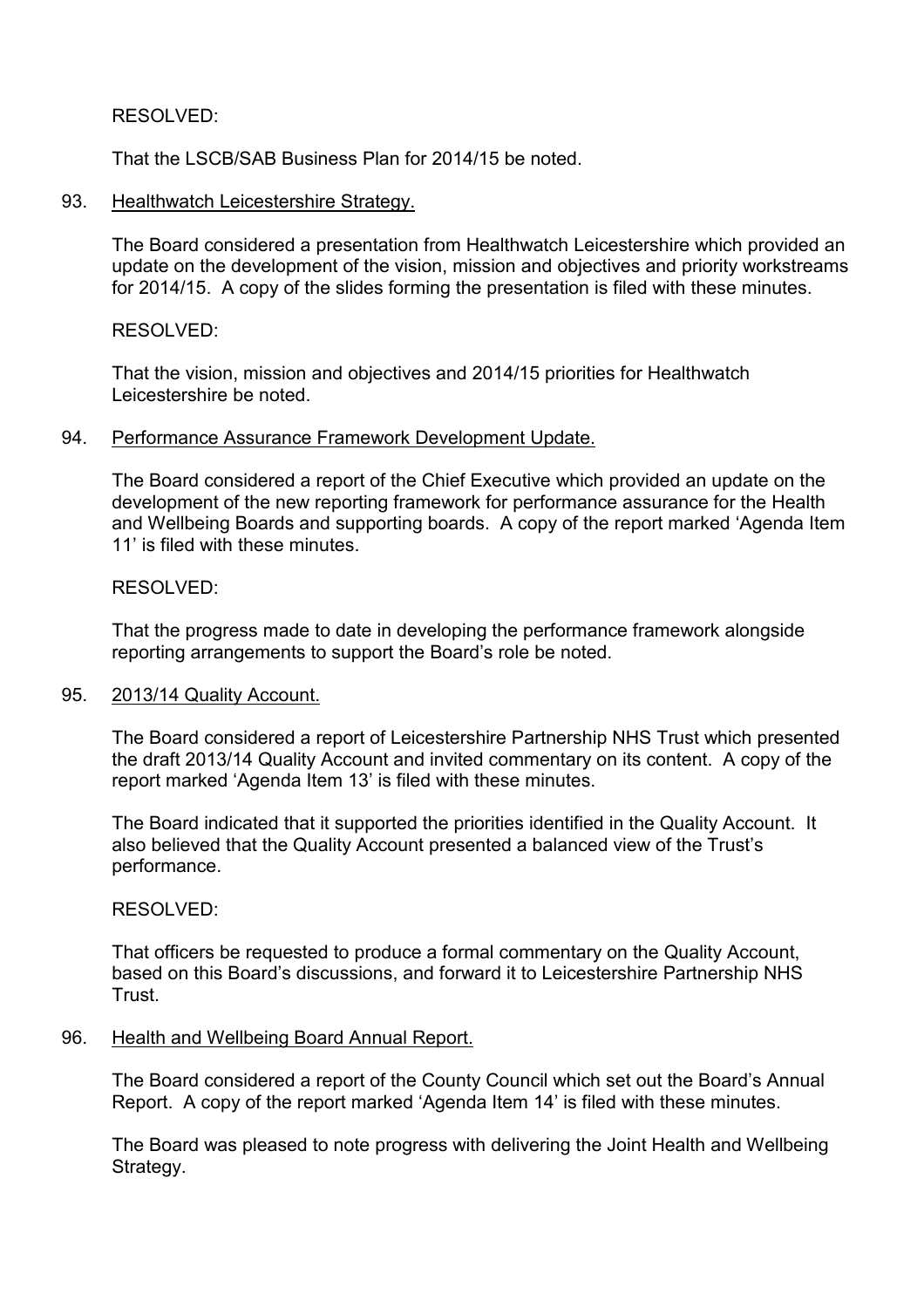It was suggested that the impact of the Care Bill should be made a priority for the Health and Wellbeing Board going forward.

RESOLVED:

- (a) That the progress made in 2013/14 against the key responsibilities of the Health and Wellbeing Board be noted;
- (b) That the key priorities for the Health and Wellbeing Board's work programme for 2014/15 be approved.

### 97. Board Development Programme 2014/15.

The Board considered a report of the Director of Health and Care Integration which provided an update on the development programme for the current financial year. A copy of the report marked 'Agenda Item 15' is filed with these minutes.

RESOLVED:

- (a) That the proposed development programme for 2014/15 be approved;
- (b) That members of the Integration Executive who are not members of the Health and Wellbeing Board be included in Board Development Sessions where appropriate;
- (c) That the sourcing of external support to scope and facilitate the leadership behaviours session be approved;
- (d) That a further update be submitted to the next meeting of the Health and Wellbeing Board including detail of the leadership behaviours session and the process for the 360° feedback.

#### 98. S106 Contributions for Healthcare.

The Board considered a report of NHS England (Leicestershire and Lincolnshire Area Team) which set out the current process for obtaining section 106 contributions to healthcare. A copy of the report marked 'Agenda Item 16' is filed with these minutes.

Arising from discussion the following points were raised:-

- (i) NHS England had to be very precise in its justification for requesting Section 106 monies to prevent legal challenge. It worked closely with local authorities, particularly on large planning applications such as sustainable urban extensions (SUEs). NHS England had a good relationship with all local authorities within Leicestershire.
- (ii) The Section 106 process was not strategic and did not allow for the future proofing of health services. It could also not be used to address existing issues, only for increasing capacity.
- (iii) The role of the Health and Wellbeing Board should be to ensure that concerns about the provision of primary care were addressed through the Primary Care Strategy. It was also suggested that District Council Planning Officers should be